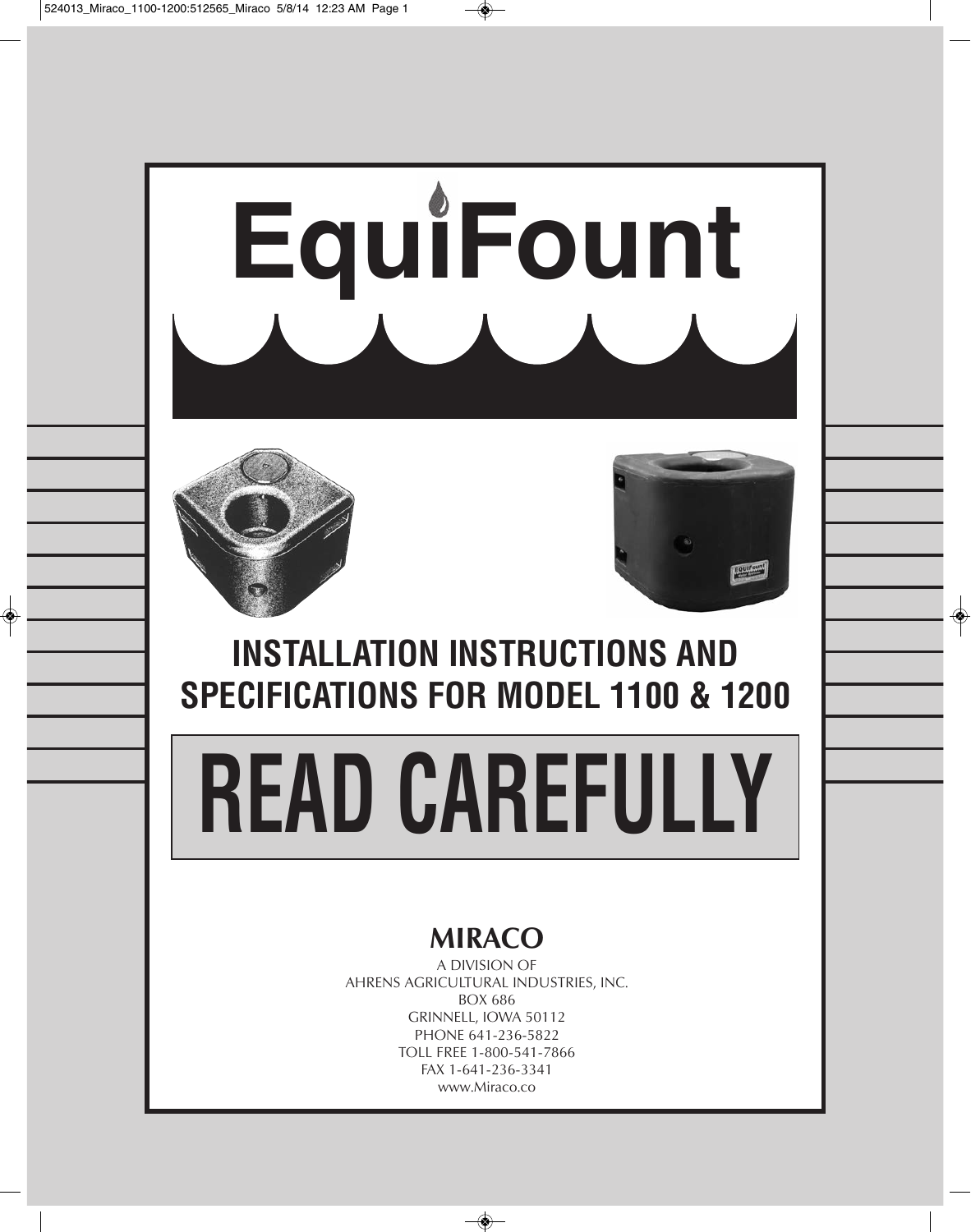## **SPECIFICATIONS**

## PART 1 - GENERAL

- A. DESCRIPTION:
	- 1. EquiFount is designed for small numbers of livestock to be bolted on a wall in the corner. A pressurized water source is required. Electrically heated model available #1100.
- B. WEIGHTS & DIMENSIONS:

| Model # | <b>Gallons</b> | <b>Description</b> | <b>Dimensions</b>              |                                      | Weight |
|---------|----------------|--------------------|--------------------------------|--------------------------------------|--------|
| 1100    |                | Non-heated         | $16" \times 16" \times 14"$    | $40.64 \times 40.64 \times 35.56$ cm | 16#    |
| 1100    |                | <b>Heated</b>      | $16" \times 16" \times 14"$    | $40.64 \times 40.64 \times 35.56$ cm | 16#    |
| 1200    |                | Wallmount          | $16" \times 16" \times 14"$    | $40.64 \times 40.64 \times 35.56$ cm | 17#    |
| 1200    |                | Flectric Wallmount | $16'' \times 16'' \times 14''$ | $40.64 \times 40.64 \times 35.56$ cm | 17#    |

- C. MATERIAL NECESSARY FOR INSTALLATION:
	- 1. 1/2" x 3" galvanized lags or bolts.
	- 2. #834-5 insulated tube.
- PART II MATERIALS, PRODUCTS
	- A. MATERIALS:
		- 1. Polyethylene.
	- B. VALVE:
		- 1. Miraco plastic plunger style valve.



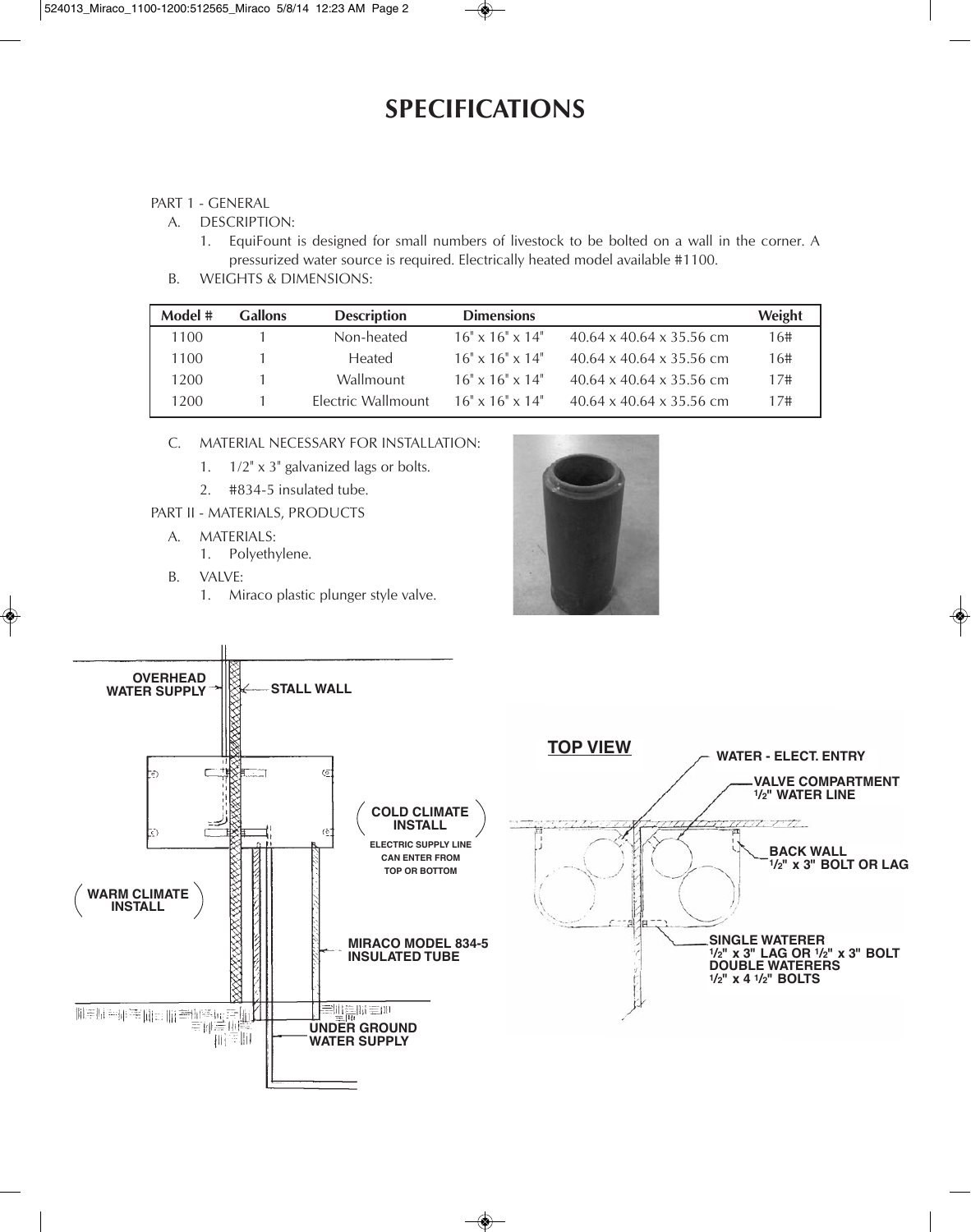

## **Warm Climate Use**

Water line from above should be protected with the pipe sleeve or wood.

Use  $1/2$ " x 3" lags or bolts (galvanized). Lags are easiest if there is nothing on the other side of the studs, otherwise use galvanized bolts. Put nuts on the inside.

Distance from the floor at the owners discretion.



## **Cold Climate Use**

Water lines should be buried below frost line, overhead lines need to be

Heat pad never comes in contact with water. Extremely safe for the

Molded bottom fits together air

Water line from below entering through an insulated tube #834-5 #834-5 has access hole for shut off.

Partially bury below floor level,